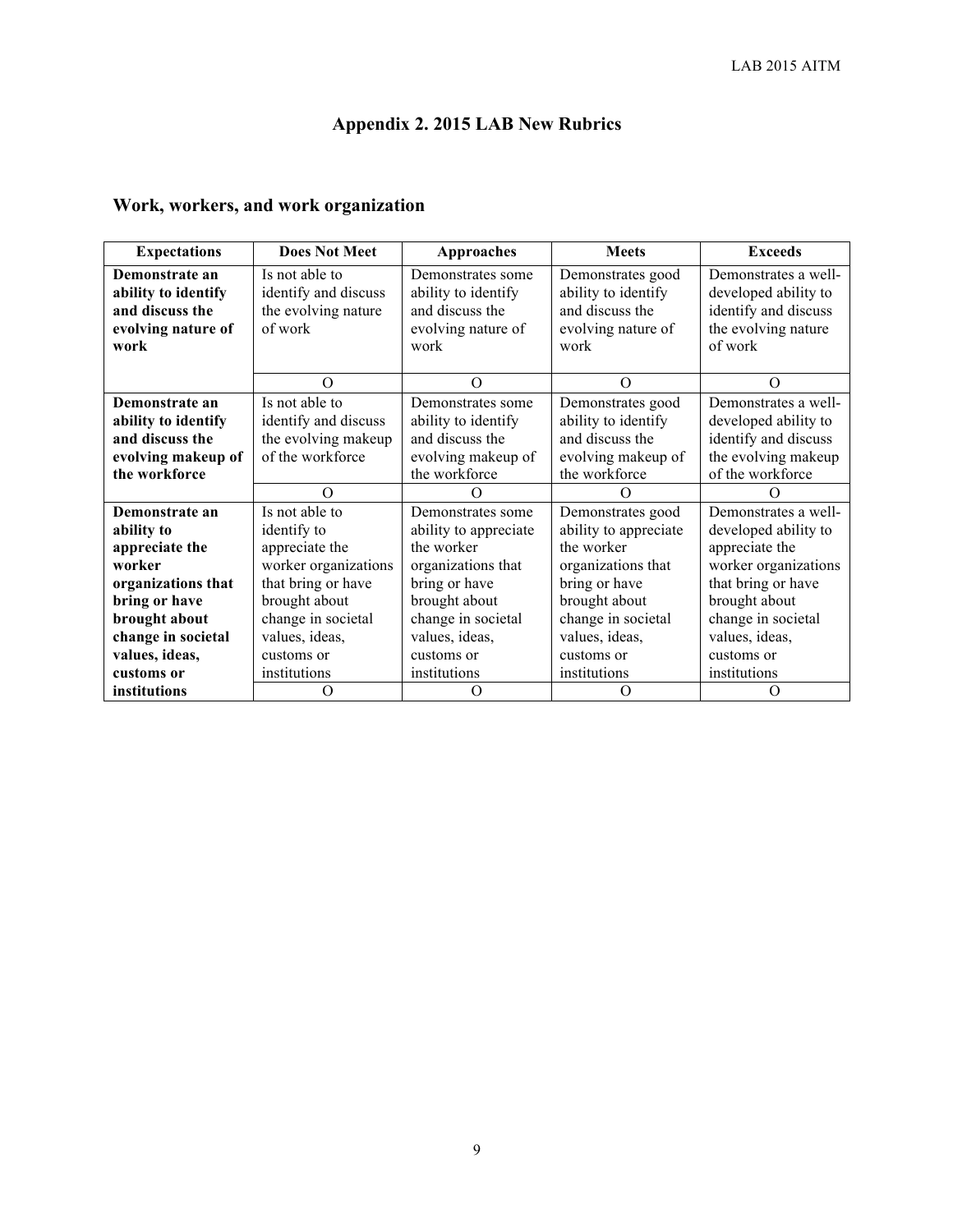| <b>Expectations</b> | <b>Does Not Meet</b> | <b>Approaches</b>     | <b>Meets</b>          | <b>Exceeds</b>        |
|---------------------|----------------------|-----------------------|-----------------------|-----------------------|
| <b>Demonstrates</b> | Is not able to       | Demonstrates a        | Demonstrates a        | Demonstrates a well-  |
| understanding of    | demonstrate a basic  | basic understanding   | more detailed grasp   | developed             |
| the history of the  | understanding of the | of the history of the | of the history of the | understanding of the  |
| <b>US</b> labor     | history if the US    | US labor movement.    | US labor movement;    | history of the US     |
| movement,           | labor movement.      |                       | can provide a         | labor movement; can   |
| including an        |                      |                       | narrative that        | provide detailed      |
| appreciation of     |                      |                       | addresses the         | comparative and       |
| different modes of  |                      |                       | challenges the        | critical analysis of  |
| union organization, |                      |                       | movement has faced.   | different modes of    |
| and an assessment   |                      |                       | and the different     | union organization;   |
| of labor's impact   |                      |                       | ways these            | can provided a        |
| on American         |                      |                       | challenges have       | detailed and critical |
| society.            |                      |                       | been met and          | analysis of the       |
|                     |                      |                       | overcome; can         | impact union          |
|                     |                      |                       | provide a basic       | organization and      |
|                     |                      |                       | analysis of the       | power has had         |
|                     |                      |                       | impact union          | American Society.     |
|                     |                      |                       | organization and      |                       |
|                     |                      |                       | power has had         |                       |
|                     |                      |                       | American Society.     |                       |
|                     | O                    | O                     |                       | $\Omega$              |

## **Labor History**

**Structural Forces**. Examination of structural forces (economic, social, political, cultural) and how they effect change in worker's lives, their communities and organizations. In the US and globally.

| <b>Expectations</b> | <b>Does Not Meet</b>  | Approaches            | <b>Meets</b>          | <b>Exceeds</b>        |
|---------------------|-----------------------|-----------------------|-----------------------|-----------------------|
| <b>Demonstrates</b> | Is not able to        | Demonstrates some     | Demonstrates good     | Demonstrates a well-  |
| knowledge of        | identify or discuss   | familiarity with and  | ability to identify   | developed ability to  |
| structural forces   | structural forces and | provides some         | and discuss           | identify and discuss  |
| and how they effect | how they effect       | evidence of           | structural forces and | structural forces and |
| change in worker's  | change in worker's    | structural forces and | how they effect       | how they effect       |
| lives, their        | lives.                | how they effect       | change in worker's    | change in worker's    |
| communities and     |                       | change in worker's    | lives. Study is       | lives. Study is       |
| organizations.      |                       | lives. Study is basic | mostly correct;       | correct, critical and |
|                     |                       | and incomplete.       | somewhat critical,    | includes much         |
|                     |                       |                       | includes some         | evidence. Can         |
|                     |                       |                       | evidence.             | extend analysis       |
|                     |                       |                       |                       | beyond the US.        |
|                     | Ω                     |                       |                       |                       |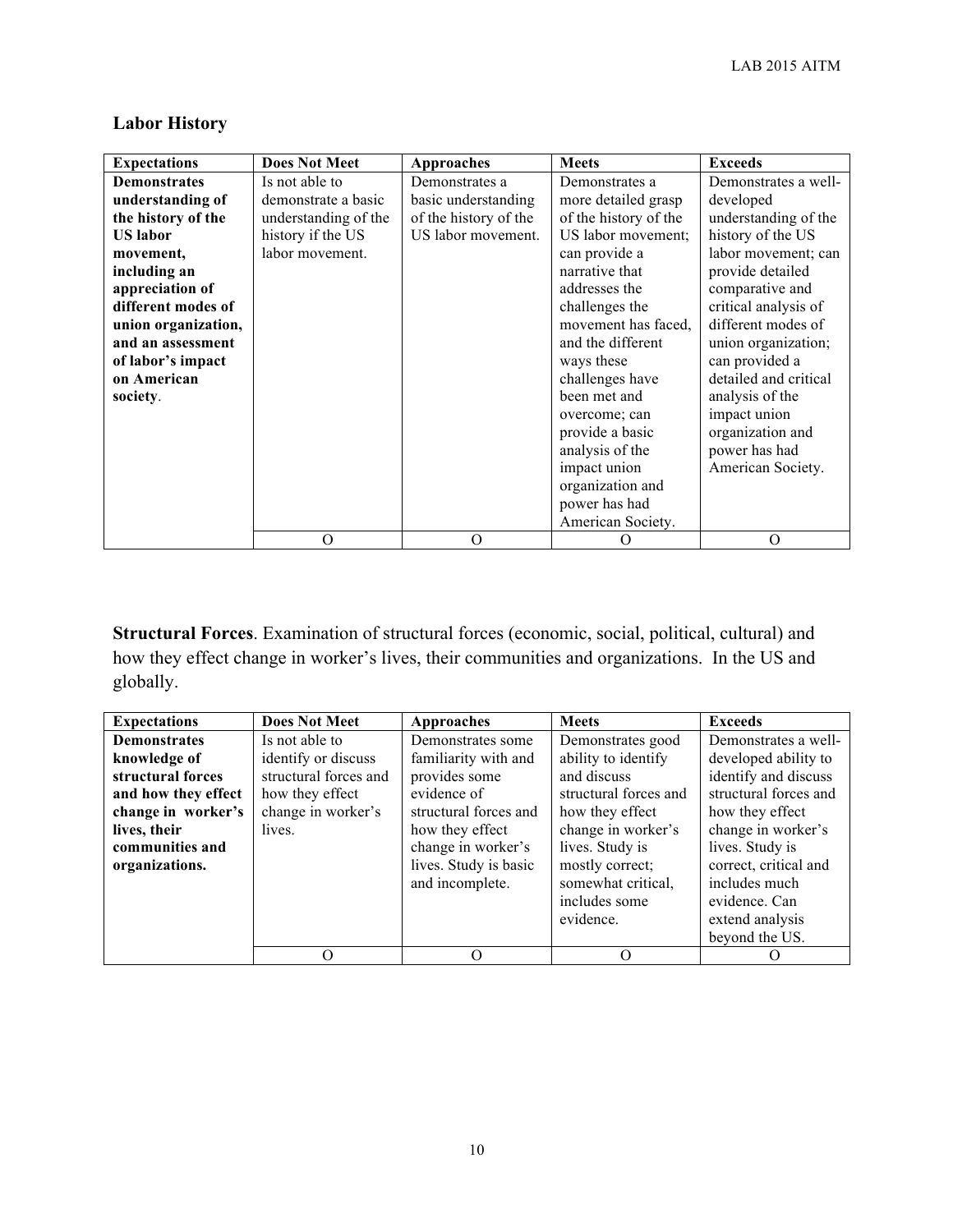## **Research and Writing**

| <b>Expectations</b>                                                             | <b>Does Not Meet</b>                                                         | <b>Approaches</b>                                                                                                                   | <b>Meets</b>                                                                                                                          | <b>Exceeds</b>                                                                                                                                                               |
|---------------------------------------------------------------------------------|------------------------------------------------------------------------------|-------------------------------------------------------------------------------------------------------------------------------------|---------------------------------------------------------------------------------------------------------------------------------------|------------------------------------------------------------------------------------------------------------------------------------------------------------------------------|
| Critical<br>interpretation of<br>qualitative and<br>quantitative<br>information | Is unable to interpret<br>qualitative and<br>quantitative<br>information     | Is beginning to<br>interpret qualitative<br>and quantitative<br>information, but not<br>with a critical eye                         | Is able to critically<br>interpret qualitative<br>and quantitative<br>information                                                     | Is able to critically<br>interpret, synthesize<br>and write about<br>qualitative and<br>quantitative<br>information                                                          |
| <b>Critical thinking</b><br>and writing                                         | Is not able to write<br>about and examine<br>thoughts and ideas of<br>others | Is able to examine<br>thoughts and ideas of<br>others in a limited<br>way.<br>Communication of<br>ideas to others is<br>done weakly | Is able to examine<br>thoughts and ideas of<br>others competently<br>and communicate<br>capably in both<br>discussions and<br>writing | Is able to examine<br>thoughts and ideas of<br>others with a level of<br>sophistication.<br>Communicates to<br>others ideas that are<br>complete, coherent<br>and articulate |
|                                                                                 | $\theta$                                                                     | $\theta$                                                                                                                            | $\theta$                                                                                                                              | 0                                                                                                                                                                            |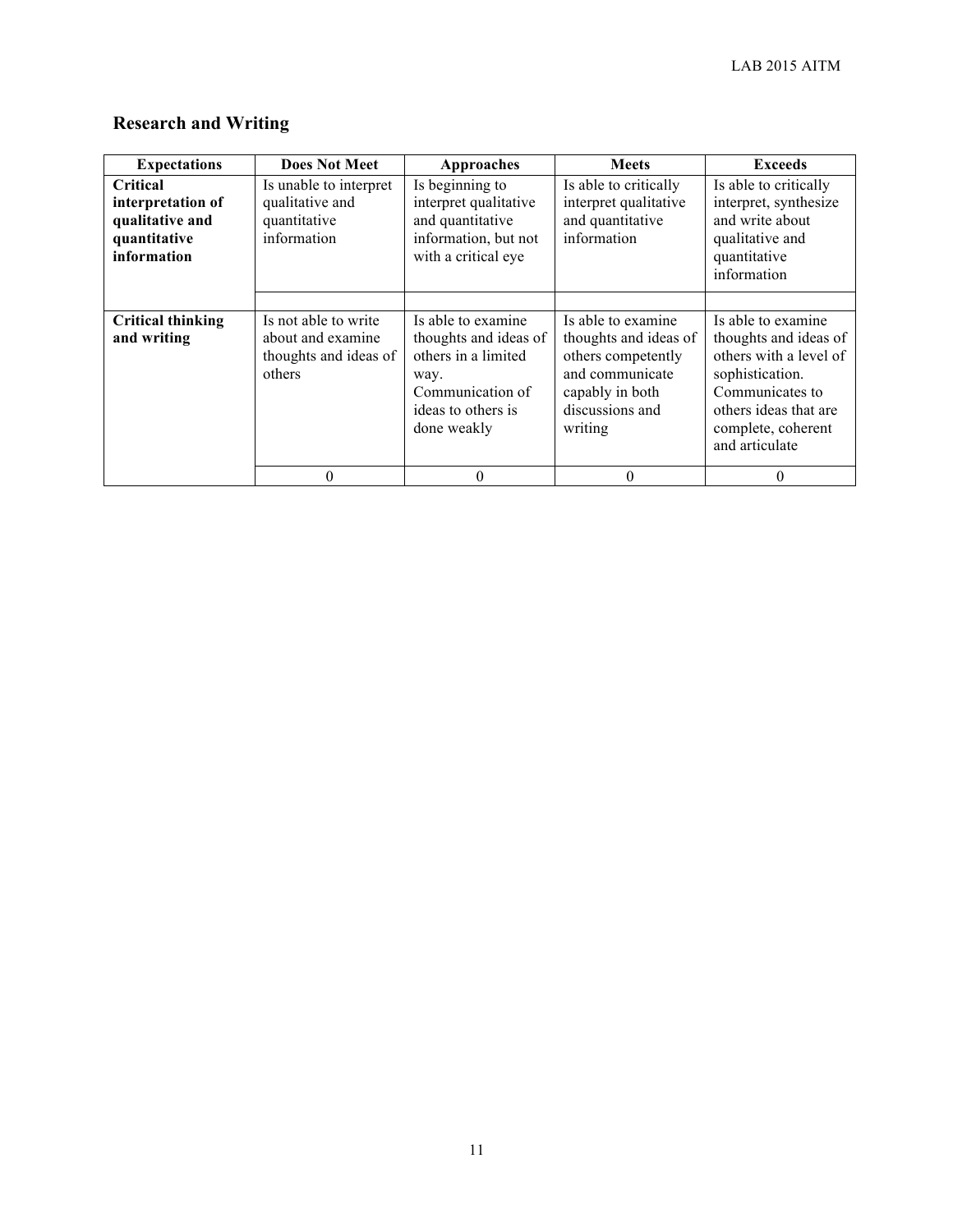#### Labor Studies Assessment in the Major

#### **U.S. Labor History Rubric (in part)**

#### From:

U.S. Labor History (263704) Course

• Module 4 Assignment:

The labor movement has been historically weak in the South and Mid-West. Examine the reasons for this long-term weakness and explain how it has affected workers and the labor movement.

• Module 6 Assignment: Reflect on what you have learned in this course by addressing this question: What were the most important developments in the history of US labor?

This paper is shorter, about four pages long (double-spaced with 12 point font), but you are still expected to support your points with evidence and provide references to your sources.

Labor Movement: Ideas, Ideologies and Structures (263154) Course

• Module 5 Assignment:

Drawing on at least five of the readings in the last two modules, write an essay that compares and contrasts the conservative and religious labor theories we read about in this module with the radical Marxist and anarchists perspectives. What are fundamental assumptions each makes about the world? How does each perspective understand the role of the worker? What about the employer? Again, please make sure that you note the strengths and weaknesses of each approach.

#### **Work, Workers and Work Organization Rubric**

U.S. Labor History (263704) Course

• Module 2 assignment: Explain what you consider to be the most important changes in working-class family life in the nineteenth-century.